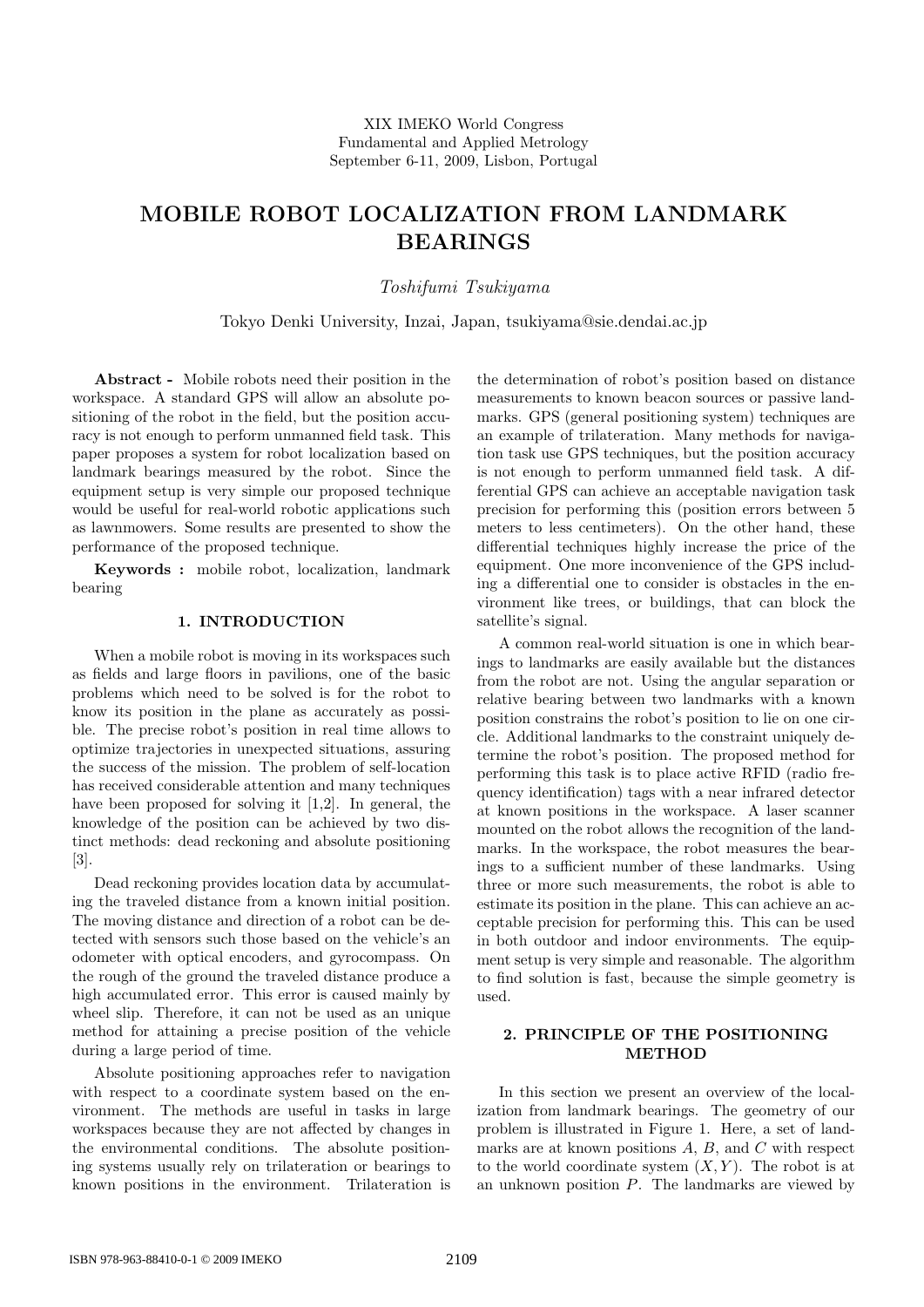the robot in directions  $\phi_A$ ,  $\phi_B$ , and  $\phi_C$  respectively with respect to the robot coordinate system  $(x, y)$ . The goal is to find the robot's position P and orientation  $\phi$  in the plane.

The geometric method is based on the following constraint. When given two landmarks in positions  $A$  and  $B$ , and their measured relative bearing is  $\alpha$ , there exist only two possible circles going through A and B such that the inscribed angle is  $\alpha$ . The relative bearing between two landmarks with a known position constrains the robot's position to lie on a pair of circular arcs. If the robot can determine the clockwise enumeration of the landmarks (or label them uniquely), the position is constrained to only one of these two circles. Landmarks  $B, C,$  and their inscribed angle  $\beta$  also form another unique circle (see Figure 2). From the information available (landmark locations and the angles  $\alpha$ ,  $\beta$ ) the equations of the circles can be determined. The two circles intersect at landmark B and the robot's location. Landmark B's location is already known and the robot's location is the other intersection point.

The formula for calculating the robot position is given as follows. The coordinates of the known positions A and B are denoted by  $(X_a, Y_a)$  and  $(X_b, Y_b)$ , respectively. The center position  $(X_1, Y_1)$  and radius  $r_1$  of the circle  $O<sub>1</sub>$  going through A and B such that the inscribed angle is  $\alpha$  are given by (1), (2) and (3).

$$
r_1 = \frac{l}{2\sin\left(\alpha\right)}\tag{1}
$$

$$
X_1 = X_a + r_1 \cos(\gamma_1 - \theta_1) \tag{2}
$$

$$
Y_1 = Y_a + r_1 \sin(\gamma_1 - \theta_1) \tag{3}
$$

where  $l$  is the distance between the positions  $A$  and  $B$ . The angle  $\gamma_1$  is the slope of the line through the points A and B.  $\theta_1$  is  $\angle O_1AB$ . These angles are given by equations (4) and (5).

$$
\theta_1 = \cos^{-1}\left(\frac{l}{2r_1}\right) \tag{4}
$$

$$
\gamma_1 = \tan^{-1} \left( \frac{Y_b - Y_a}{X_b - X_a} \right) \tag{5}
$$

The center position  $(X_2, Y_2)$  and radius  $r_2$  of the circle  $O<sub>2</sub>$  going through B and C such that the inscribed angle is  $\beta$  are given in the same manner. From the two circles the robot position  $(Xp, Yp)$  is given by (6) and (7).

$$
X_p = X_1 + r_1 \cos(\theta_2 - \gamma_2) \tag{6}
$$

$$
Y_p = Y_1 + r_1 \sin(\theta_2 - \gamma_2)
$$
 (7)

where the angle  $\gamma_2$  is the slope of the line through the points  $O_2$  and  $O_1$ .  $\theta_2$  is  $\angle O_2O_1P$ . These angles are given by  $(8)$  and  $(9)$ .

$$
\theta_2 = \cos^{-1}\left(\frac{r_1^2 + k^2 - r_2^2}{2r_1k}\right) \tag{8}
$$



*Figure 1: Illustration of a planar mobile robot which detects three known landmarks in directions*  $\phi_A$ ,  $\phi_B$ ,  $\phi_C$ .



*Figure 2: Possible robot position lie on an intersection of the two circles.*

$$
\gamma_2 = \tan^{-1}\left(\frac{Y_2 - Y_1}{X_2 - X_1}\right) \tag{9}
$$

where  $k$  is the distance between the centers of the circles  $O_1$  and  $O_2$ .

The orientation  $\phi$  of the robot can be calculated from the robot position  $(X_p, Y_p)$  and one landmark position, for example  $(X_c, Y_c)$ , by simple geometry. In the geometric circle intersection algorithm, there exists an inherent ambiguous situation when the robot's position is co-circular with the positions of the three landmarks. In this case, the robot's position can only be estimated to lie anywhere on the circle on which the landmarks lie, and additional landmark bearing measurements are needed to disambiguate the robot's position.

#### **3. SYSTEM OVERVIEW**

The self-location measurement system based on landmark bearings consists of RFID tags with a near infrared detector, a near infrared laser light source (wavelength 830 nm) on a small rotating table, and a laptop computer with an RFID sensor.

Figure 3 illustrates an RFID tag with a near infrared detector which is set at a known position in the field.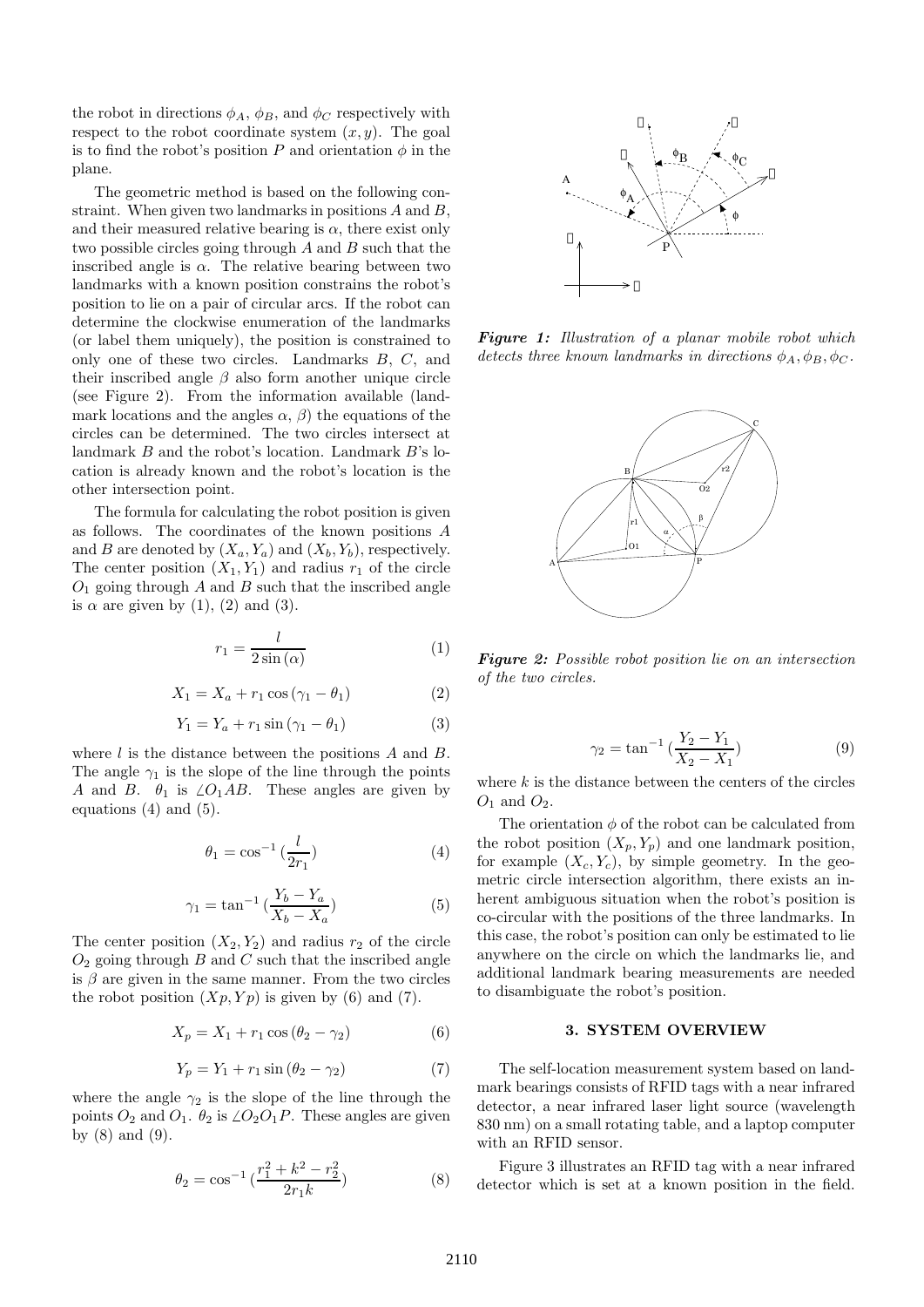

*Figure 3: RFID tag with a near infrared detector*



*Figure 4: Laser light source mounted on the driving gear*

Each RFID tag has a unique ID number which can provide its location information in the field. The near infrared detector is a photo diode of 5 mm in diameter and it has a view angle of 90 degrees. This device is designed to detect only the near infrared rays modulated by 38KHz rectangular wave to avoid ambient near infrared rays by the sun or light fixtures. The RFID tag detects a laser beam from the robot, switches on the internal transmitter and sends back radio frequency signal (315MHz) with the ID number, in response to the interrogation. The RFID sensor receives the RF signal, obtains the ID number and reports it to the robot system through an RS-232c serial port on the laptop computer.

Figure 4 shows a prototype of the laser light source which is mounted on the driving gear that can rotate the light source horizontally. The light sources is a small laser diode equipped with a cylindrical lens on the front. The light source modulated by 38KHz rectangular wave projects a vertical slit light. The width of light beam 7mm and the vertical length is 2m at a distance of 15m from the light source. The driving gear consists of a stepping motor and mechanical reduction gears, which is controlled numerically and one step minimum angle of the rotating table is 0.18 degrees. The light source is rotated step by step and the horizontal scan angle is approximately 300 degrees in maximum.

In our scenario the self-location measurement system



*Figure 5: Scene of measuring bearing angles to landmarks in a field from the light source on a mobile platform*

is supposed to use in mid-range areas such as ground fields or pavilions. The landmarks are scattered sparsely in the workspace. Figure 5 shows a scene of measuring bearing angles to landmarks in the field from the light source on a mobile platform. The viewer (mobile robot) observes the angles of orientation to these RFD tags. Due to the constrain of the power of the light source, the range of detection is 15 meters in maximum. The computer is responsible for controlling the laser scanning and receiving RFD tag data, and calculating the vier's position based on three ID tag numbers.

In our system the accuracy of position depend on the errors of measured relative angles between landmarks, which are caused by the deviation between the centers of the photo diode and the laser beam, and the step angle of the rotating light source. The width of the slit laser beam is very narrow and the size of the photo detector of an RFID tag is enough small. The position error by the deviation could be neglected. Therefore, the position errors depend mainly on the resolution of the step angle of the rotating table. When the light source rotates step by step in the counterclockwise direction the measured relative angles might decrease or increase by one step angle at maximum. Considering the scanning time of the light source the step angle could be one or 0.5 degrees. Table 1 and 2 shows the limit of position errors in the case that the two relative angles have the error of 1 or 0.5 degrees, respectively. Table 1 shows the case that the three landmarks are supposed to be set from 8 meters from the viewer and the relative bearings are 46 and 54 degrees. In the case of Table 2 the three landmarks are supposed to be set from 9 meters from the viewer and the relative bearings are 35 and 29 degrees. In general to reduce position errors landmarks should be chose such that their relative bearing are wide and their positions are near to the viewer. If the position errors are expected within the range of 30cm, the step angle of the rotating table should be less than one degree.

## **4. EXPERIMENTAL RESULTS**

Experiments for investigating the validity of the mea-